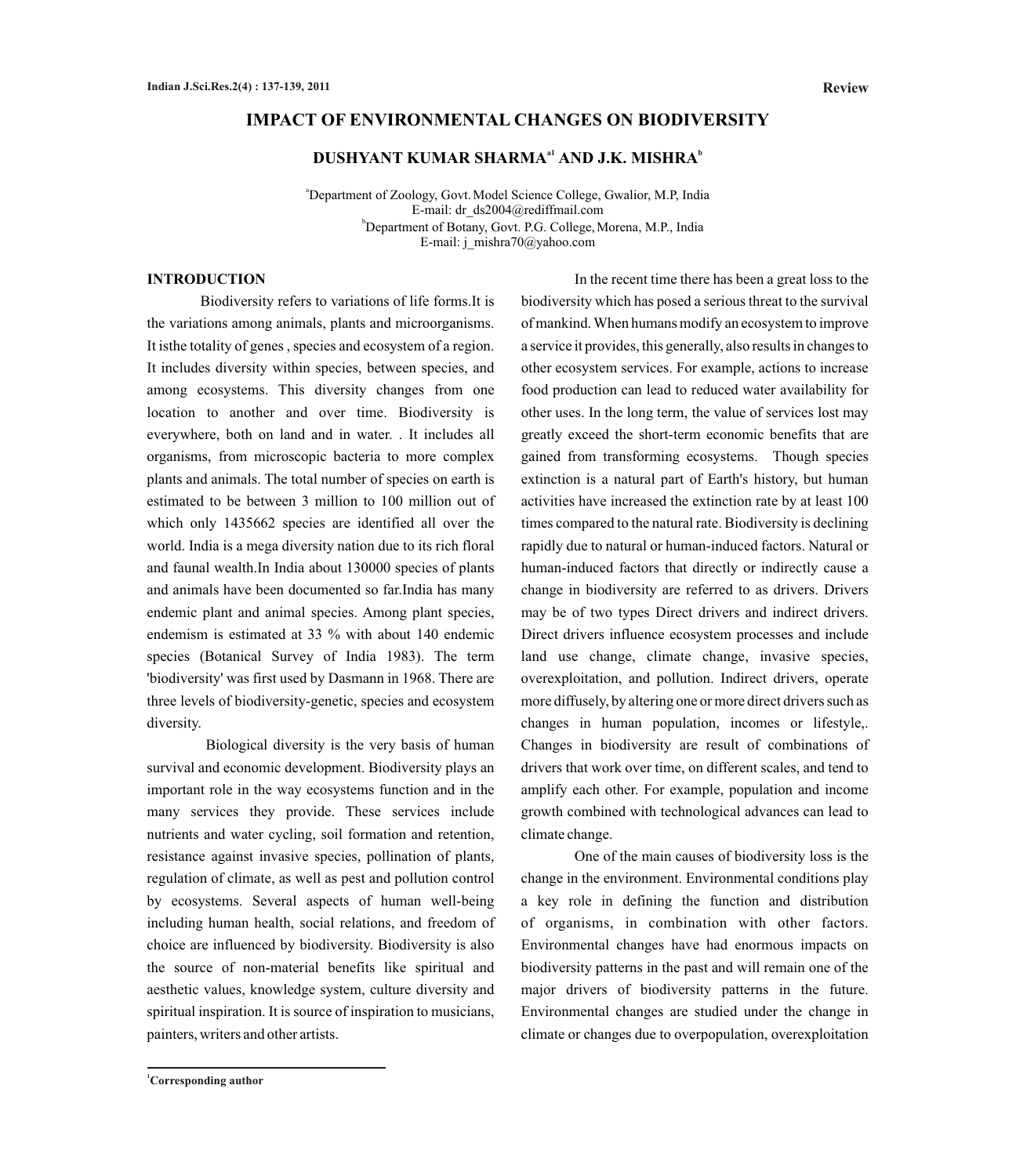of the natural resources, deforestation, Changes in climate show significant impact on biodiversity and ecosystems. As climate change will become more severe, the harmful impacts on ecosystem are expected. Climate change is expected to exacerbate risks of extinctions, floods, droughts, population declines, and disease outbreaks. Recent changes in climate, such as warmer temperatures in certain regions, have affected species distributions, population sizes, and the timing of reproduction or migration events, as well as the frequency of pest and disease outbreaks. By the end of the century, climate change and its impacts may become the main direct driver of overall biodiversity loss

# **IMPACT OF CLIMATIC CHANGE-GLOBAL WARMING**

Climate change refers to any change in the environment due to human activities or as a result of natural processes. Plants and animals are sensitive to fluctuations in temperature and climate. In the past, climate has varied considerably within short time scales. Evidence from fossils and paleobiological studies have indicated that these periods of rapid climate change have been associated with mass extinction events.

Human induced green house gas pollution has contributed significantly to the global warming. Industrialization, automobiles and agriculture activities are releasing greenhouse gases like carbon dioxide, methane and nitrous oxide into the atmosphere at an unprecedented rate. We are currently releasing 70 million tones of CO<sub>2</sub> per day into the atmosphere (Kannan and James, 2009). Carbon dioxide levels which were under 300ppm for the past 600,000 years are approaching 385 ppm and are expected to reach 550 ppm by the year 2100, if current rate of emission continues (Cicerone, 2006; Gore, 2006) Green house gases trap heat and impede its radiation back into the atmosphere. The impact of these greenhouse gases is to warm near surface global temperature through the green house effect. When the concentration of greenhouse gases increases, global temperature increases. Over the past hundred years, the earth surface has warmed by approximately  $0.6 \degree$ C and if the current rate of greenhouse gas emission continues, global air temperature could rise up to 1.5 to 4.5  $\mathrm{C}$  very soon (Houghton et al., 2001). This increase in temperature has various consequences such as melting of snow, glaciers, polar ice caps and the subsequent rise of sea levels and flooding of coastal areas to increase in transmission of diseases.

Global warming affect plants, animals and microorganisms both by changing their habitats and by direct effect of temperature. Increases in temperature raise the rate of many physiological processes such as photosynthesis in plants, to an upper limit. Each organismplant or animal has a tolerance limit. Extreme temperatures can be harmful when beyond the physiological limits of a plant or an animal. A number of species have been affected physiologically by global warming. There is evidence that some species are physiologically more vulnerable to temperature spikes. For example, the green ringtail possum, an endemic species of Queensland's tropical rainforests, cannot control its body temperature when the ambient temperature rises above 30º C. The distribution of these forests is already severely limited by rainfall and temperature, and relatively small changes in either could have a dramatic effect. Warmer sea surface temperatures are can also lead to coral bleaching, whitening of coral caused when the coral expels a single-celled, symbiotic alga called zooxanthellae. Zooxanthellae are expelled when the coral is under stress from environmental factors such as abnormally high water temperatures or pollution. Since the zooxanthellae help coral in nutrient production, their loss can affect coral growth and make coral more vulnerable to disease

Increase in atmospheric CO<sub>2</sub> concentration affects how plants photosynthesize, resulting in increases in plant water use efficiency, enhanced photosynthetic capacity and increased growth. Rising levels of atmospheric carbon dioxide could also decrease the calcification rates of corals, meaning that reefs damaged by bleaching or other agents would recover more slowly.

Many species of plants and animals are becoming extinct because of habitat loss, overexploitation, pollution, overpopulation and threat of global climatic changes. Rapid climatic changes could lead to increased diseases, land slide, forest fire which result in destruction of animals and